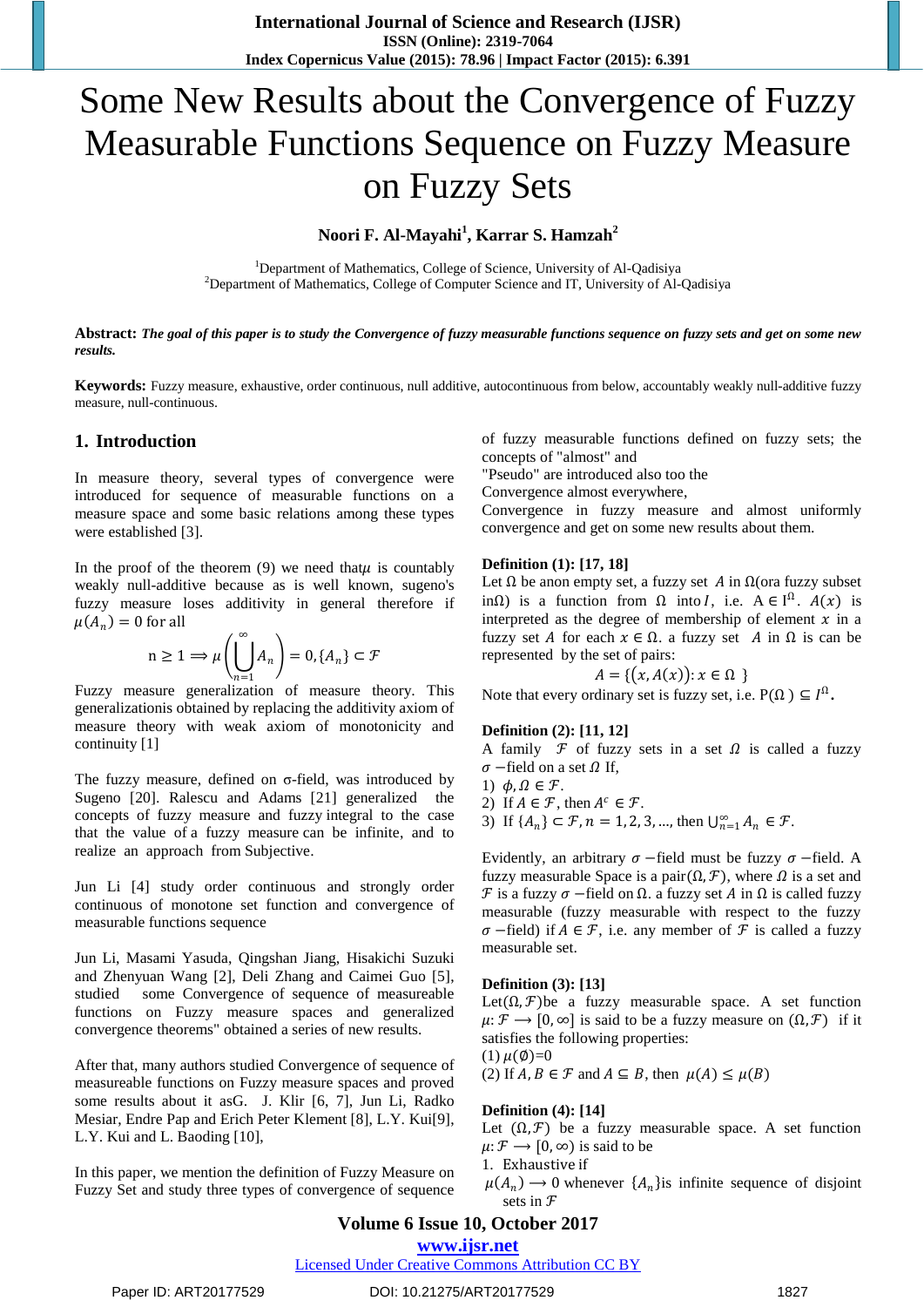2. Order-continuous if  $\mu(A_n) \to 0$ , whenever  $A_n \in \mathcal{F}$ ,  $n = 1, 2, ...$  and  $A_n \downarrow \emptyset$ .

#### **Definition (5): [14, 15]**

Let  $(\Omega, \mathcal{F})$  be a fuzzy measurable space. A set function  $\mu: \mathcal{F} \longrightarrow [0, \infty)$  is said to be Null-additive, if  $\mu(A \cup B) =$  $\mu(A)$  whenever  $A, B \in \mathcal{F}$  such that  $A \cap B = \emptyset$ , and  $\mu(B) =$ 0.

#### **Definition (6): [1]**

Let  $(\Omega, \mathcal{F})$  be a fuzzy measurable space. A set function  $\mu: \mathcal{F} \longrightarrow [0, \infty)$  is said to be weakly null-additive, if for any  $A, B \in \mathcal{F}$ ,

$$
\mu(A) = \mu(B) = 0 \Rightarrow \mu(A \cup B) = 0
$$

#### **Remark (70):**

The concept of null-null additive stems from a wings textbook which the book[1] derived from, in which it is said to be weak null additive. But we consider that it is more precise and vivid to call it "null-null additive"

#### **Definition (8): [16]**

Let  $(\Omega, \mathcal{F})$  be a fuzzy measurable space. A set function  $\mu: \mathcal{F} \longrightarrow [0, \infty)$  is said to be Countably weakly null-additive, if for any  $\{A_n\} \subset \mathcal{F}, \mu(A_n) = 0$ 

for all 
$$
n \ge 1 \Rightarrow \mu\left(\bigcup_{n=1}^{\infty} A_n\right) = 0
$$

#### **Definition (9): [16]**

Let  $(\Omega, \mathcal{F})$  be a fuzzy measurable space. A set function  $\mu: \mathcal{F} \longrightarrow [0, \infty)$  is said to be Null-continuous, if  $\mu(\bigcup_{n=1}^{\infty} A_n) = 0$  for every increasing sequence  $\{A_n\}$  in  $\mathcal F$ such that  $\mu(A_n) = 0$ , for all  $n \ge 1$ .

#### **Definition (10): [19]**

Let  $(\Omega, \mathcal{F})$  be a fuzzy measurable space. A set function  $\mu: \mathcal{F} \longrightarrow [0, \infty)$  is said to be

Autocontinuous from above (resp.

autocontinuous from below), if  $\mu(B_n) \to 0$  implies  $\mu(A \cup$  $Bn \rightarrow \mu(A)$ (resp.

 $\mu(A \cap B^c_n) \to \mu(A)$ , whenever  $A \in \mathcal{F}, \{B_n\} \subset \mathcal{F}, \mu$  is called autocontinuous if it is both autocontinuous from above and autocontinuous from below.

#### **Definition (11): [14]**

Let  $\mathbb{C}(\Omega)$  be the collection of all real valued functions defined on a set  $\Omega$ . Let  $f, f_n \in \mathbb{C}(\Omega)$ ,  $n \in \mathbb{N}$  and  $A \subset \Omega$ , we say that

1-  $\{f_n\}$  converges point wise to f on A, if for every  $x \in A$  and for every  $\varepsilon > 0$  there is  $k \in \mathbb{Z}^+$  such that  $|f_n(x)$  $f(x) < \varepsilon$  for all  $n > k$ .

We write  $\lim_{n\to\infty} f_n(x) = f(x)$  or  $f_n \to f$  on A.

2-  $\{f_n\}$  Uniformly convergent to f on A, if for every  $\varepsilon > 0$  there is  $k \in \mathbb{Z}^+$  such that  $|f_n(x) - f(x)| < \varepsilon$  for all  $n > k$  and all  $x \in A$ .

We write  $f_n(x) \stackrel{u}{\rightarrow} f(x)$  on A.

It is clear that every uniformly convergent sequence is point wise convergent, but the convers is not true.

3-  $\{f_n\}$  is point wise Cauchy sequence on A, if for every  $x \in A$  and for every  $\varepsilon > 0$  there is  $k \in \mathbb{Z}^+$  such that  $|f_n(x) - f_m(x)| < \varepsilon$  for all  $n, m > k$ , we write  $f_n p$ .  $c$  on  $A$ .

• This has meaning only If  $f_n: \Omega \to \mathbb{R}$  is finite valued, because ℝ is complete it is clear that if  $\{f_n\}$  is a Cauchy sequence point wise on  $\Omega$ , there must be on  $f: \Omega \to \mathbb{R}$  such that  $f_n \to f$  on  $\Omega$ .

4-  $\{f_n\}$  is a uniformly Cauchy sequence on A, if for every  $\varepsilon > 0$  there is  $k \in \mathbb{Z}^+$  such that  $|f_n(x) - f_m(x)| < \varepsilon$  for all  $n, m > k$  and all  $x \in A$ . We write  $f_n$  u.c. on A.

#### **Definition (12): [1, 19]**

Let  $(\Omega, \mathcal{F}, \mu)$  be a fuzzy measure space, let  $f, f_n \in \mathbb{C}(\Omega)$ ,  $n \in$ N and let *A* ∈  $\mathcal{F}$ , we say that

- (1)  $\{f_n\}$  Converges almost everywhere to f on A, denoted by  $f_n \xrightarrow{a.e} f$  on A, if there is a subset  $B \subseteq A$  such that  $\mu(B) = 0$  and  $f_n \to f$  on  $A/B$ .
- (2)  $\{f_n\}$  Converges pseudo almost everywhere to f on A, denoted by  $f_n \xrightarrow{p.a.e} f$  on A, if there is a subset  $B \subseteq A$ such that  $\mu(A/B) = \mu(A)$  and  $f_n \to f$  on  $A/B$ .
- (3)  $\{f_n\}$  converges almost uniformly to f on A, denoted by  $f_n \to f$  on A, if there is a sequence  $\{A_n\}$  in  $\mathcal F$  with  $\lim_{n\to\infty} \mu(A_n) = 0$  Such that  $f_n \stackrel{u}{\to} f$  on  $A/A_n$  for any fixed  $n = 1, 2, ...$
- (4)  $\{f_n\}$  converges pseudo almost uniformly to f on A, denoted by  $f_n \xrightarrow{p.a.\bar{u}} f$  on A, if there is a sequence  $\{A_n\}$  in  $F$  with

$$
\lim_{n \to \infty} \mu(A/A_n) = \mu(A)
$$
 Such that

$$
f_n \xrightarrow{u} f
$$
On $A/A_n$  for any fixed

$$
n=1,2,\ldots
$$

- (5)  $\{f_n\}$  convergence in measure to f on A, denoted by  $f_n \to f$  on A, if  $\lim_{n \to \infty} \mu({x \in \Omega : |f_n(x) - f(x)| \ge$  $\mathcal{E}$ } $\cap$ *A*= $\theta$  for each  $\mathcal{E}$ > $\theta$ .
- (6)  $\{f_n\}$  convergence pseudo in measure to f on A, denoted by  $f_n \stackrel{p,\mu}{\rightarrow} f$  on A, if  $\lim_{n\to\infty} \mu({x \in \Omega: |f_n(x) - f(x)| <$  $\epsilon$ } $\cap$ A= $\mu$ Afor each  $\epsilon$ >0

**note that**, in the above definitions, when  $A = \Omega$  we can omit "on  $A$ " from the statements.

# **2. Main Results**

#### **Lemma (1): [1]**

Let  $(\Omega, \mathcal{F})$  be a measurable space. if  $\mu: \mathcal{F} \to [0, \infty]$  is a nondecreasing set function, then the following statements are equivalent :

 $(1)$   $\mu$  is null additive

- (2)  $\mu(A \cup B) = \mu(A)$ Whenever  $A, B \in \mathcal{F}$  and  $\mu(B) = 0$ .
- (3)  $\mu(A/B) = \mu(A)$ Whenever  $A, B \in \mathcal{F}$  such that  $B \subseteq A$  $andu(B) = 0.$
- (4)  $\mu(A/B) = \mu(A)$  Whenever  $A, B \in \mathcal{F}$  and  $\mu(B) = 0$ .
- (5)  $\mu(A \Delta B) = \mu(A)$  Whenever  $A, B \in \mathcal{F}$  and  $\mu(B) = 0$ .

#### **Theorem (2):**

Let  $(\Omega, \mathcal{F}, \mu)$  be a fuzzy measure space such that  $\mu$  is null additive, let

$$
f, f_n \in \mathbb{C}(\Omega), n \in \mathbb{N} \text{ and let } A \in \mathcal{F}, \text{ if } f_n \stackrel{a.e}{\to} f \text{ on } A \text{ then } f_n
$$
  

$$
\stackrel{p.a.e}{\longrightarrow} f \text{ on } A.
$$

#### **Proof:**

Since  $f_n \xrightarrow{a.e} f$  on A, then there is a subset  $B \subseteq A$  such that  $\mu(B) = 0$  and  $f_n \rightarrow f$  on  $A/B$ .

# **Volume 6 Issue 10, October 2017**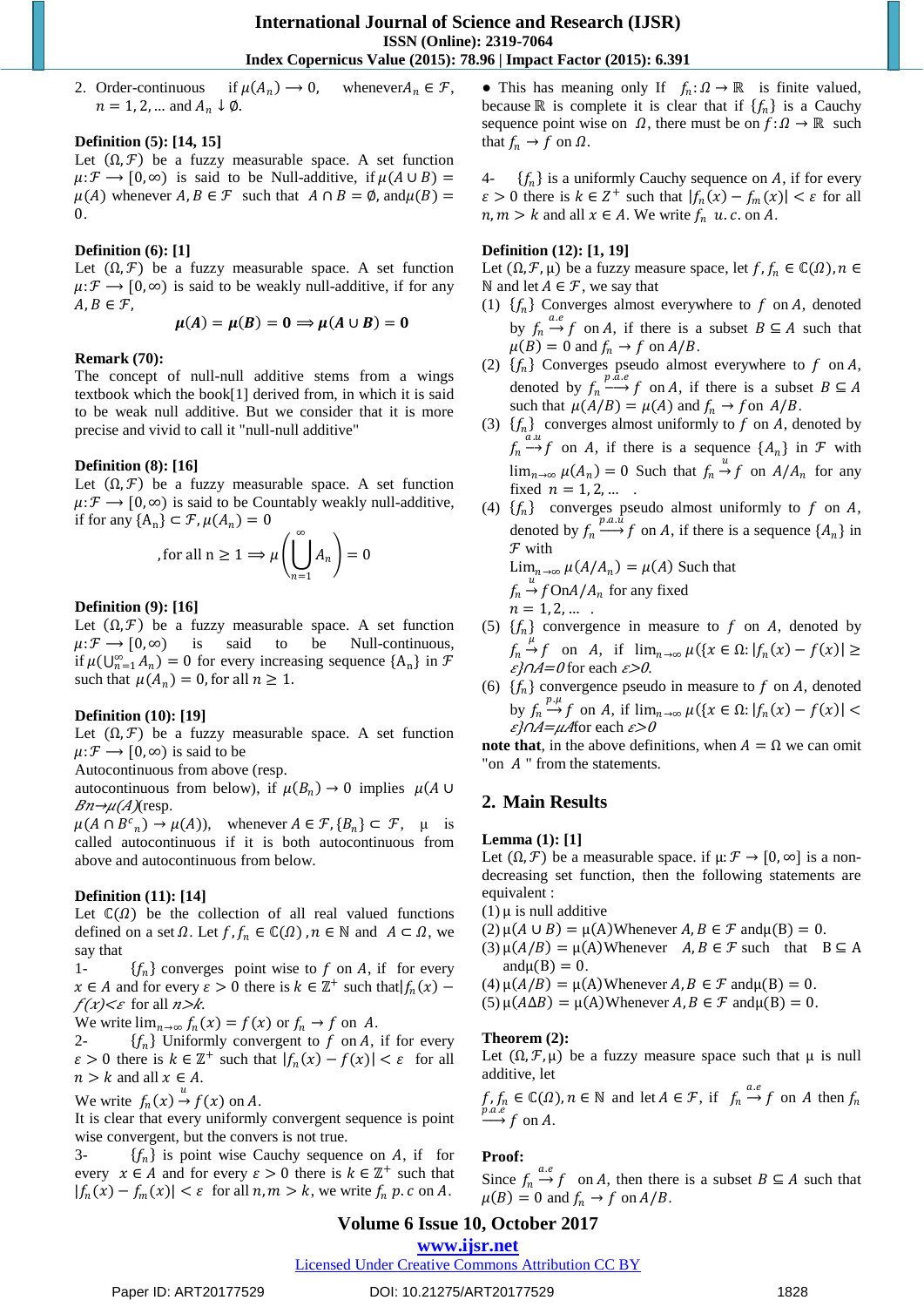Since  $\mu$  is null additive, hence  $\mu(A \cup B) = \mu(A)$ , whenever  $A, B \in \mathcal{F}$  such that  $A \cap B =$  $\emptyset$  and  $\mu(B) = 0$ By using lemma (1), we get on  $\mu(A/B) = \mu(A \cup B) = \mu(A)$ Consequently  $f_n \xrightarrow{p.a.e} f$  on A. **Theorem (3):**

Let  $(\Omega, \mathcal{F}, \mu)$  be a fuzzy measure space such that  $\mu$ is autocontinuous from below, let  $f, f_n \in \mathbb{C}(\Omega)$ ,  $n \in \mathbb{N}$  and let  $A \in \mathcal{F}$ , if  $f_n \stackrel{a.e}{\rightarrow} f$  on A then  $f_n \stackrel{p.a.e}{\rightarrow} f$  on A.

**Proof**:

Since  $f_n \xrightarrow{a.e} f$  on A, then there is a subset  $B \subseteq A$  such that  $\mu(B) = 0$  and  $f_n \to f$  on  $A/B$ .

Since μis autocontinuous from below, hence

 $\lim_{n\to\infty}\mu(A/A_n)=\mu(A)$ , whenever  $A \in \mathcal{F}, A_n \in \mathcal{F}, A_n \subseteq A, n = 1, 2, \dots$ and  $\lim_{n \to \infty} \mu(A_n) = 0$ Take  $B = A_n$ ,  $n = 1, 2, ...$ , we have  $\mu(B) = \lim_{n \to \infty} \mu(A_n) = 0$ 

$$
\Rightarrow \mu(A/B) = \lim_{n \to \infty} \mu(A/A_n) = \mu(A)
$$

Consequently

 $f_n \xrightarrow{p.a.e} f$  on A.

#### **Theorem (4):**

Let  $(\Omega, \mathcal{F}, \mu)$  be a fuzzy measure space, let  $f, f_n \in \mathbb{C}(\Omega)$ ,  $n \in$ N and let *A* ∈ *F* if  $f_n \xrightarrow{a.e} f$  on *A* and  $f_n \xrightarrow{p.a.u} f$  on *A*. Then u is order continuous and autocontinuous from below

## **Proof:**

Since  $f_n \xrightarrow{a.e} f$  on A and  $f_n \xrightarrow{p.a.u} f$  on A. Since  $f_n \stackrel{p.a.i.}{\longrightarrow} f$  then there is a sequence  $\{A_n\}$  be a sequence of sets in ℱ With  $\lim_{n\to\infty} \mu(A_n) = 0$ , i.e.  $\mu(A_n) \to 0$ , as  $n \to \infty$ Therefore  $A_n \downarrow \emptyset$ Consequently μis order continuous To prove μ is autocontinuous from below Let  $A \in \mathcal{F}, \{A_n\}$  be a sequence of sets in  $\mathcal{F}$  with  $A_n \subseteq A$ Through  $f_n \xrightarrow{p.a.u} f$  on A, we have  $\lim_{n \to \infty} \mu(A/A_n) = \mu(A)$ 

Which is μ is autocontinuous from below.

#### **Theorem (5):**

Let  $(\Omega, \mathcal{F}, \mu)$  be a fuzzy measure space,

 $f, f_n \in \mathbb{C}(\Omega), n \in \mathbb{N}$  and let  $A \in \mathcal{F}$  such that lim<sub>n→∞</sub>  $\mu(A \Delta A_n) = \mu(A)$ , whenever  $\{A_n\}$  is a sequence of sets in  $\mathcal F$  with  $\lim_{n\to\infty} \mu(A_n) = 0$ , if  $f_n \stackrel{a.u}{\to} f$  on A then  $f_n \xrightarrow{p.a.u} f$  on A.

# **Proof**:

Since  $f_n \xrightarrow{a.u} f$  on A, then there is a sequence  $\{A_n\}$  in  $\mathcal F$  with  $\lim_{n\to\infty} \mu(A_n) = 0$  such that  $f_n \to f$  on  $A/A_n$  for any fixed  $n = 1, 2, ...$ Since  $\lim_{n\to\infty} \mu(A\Delta A_n) = \mu(A)$ , we have

 $A \cap A_n \in \mathcal{F}$  and  $\mu(A \cap A_n) \leq \mu(A_n)$ So we have

$$
\lim_{n\to\infty}\mu(A\cap A_n)=0
$$

and therefore, by the condition given in this theorem, we have

 $\lim_{n \to \infty} \mu(A/A_n) = \lim_{n \to \infty} \mu(A\Delta(A \cap A_n)) = \mu(A)$ Consequently  $f_n \xrightarrow{p.a.\overrightarrow{u}} f$  on A.

## **Theorem (6):**

Let  $(\Omega, \mathcal{F}, \mu)$  be a fuzzy measure space,  $f, f_n \in \mathbb{C}(\Omega)$ ,  $n \in \mathbb{N}$ and let  $A \in \mathcal{F}$  such that  $\mu$  is exhaustive, if  $f_n \xrightarrow{p.a.u} f$  on A then  $f_n \xrightarrow{a.u} f$  on A.

## **Proof**:

Since  $f_n \stackrel{p.a.u}{\longrightarrow} f$  on A, then there is a sequence  $\{A_n\}$  of sets in *F* with  $\lim_{n\to\infty} \mu(A/A_n) = \mu(A)$  such that  $f_n \to f$  on  $A/A_n$  for any fixed  $n = 1, 2, ...$ 

Since  $\mu$  is exhaustive, let  $\{A_n\}$  is

A pairwise of disjoint sequence in  $\mathcal{F}$ , with  $\lim_{n\to\infty} \mu(A_n) =$  $\Omega$ 

Consequently

 $f_n \xrightarrow{a.u} f$  on A.

## **Theorem (7):**

Let  $(\Omega, \mathcal{F}, \mu)$  be a fuzzy measure space,  $f, f_n \in \mathbb{C}(\Omega)$ ,  $n \in \mathbb{N}$ and let  $A \in \mathcal{F}$  such that  $\mu$  is null additive, for any decreasing sequence  $\{A_n\}$  of sets in  $\mathcal F$  for which  $\lim_{n\to\infty} \mu(A_n) = 0$ , if  $f_n \xrightarrow{\hat{a}.u} f$  on A then  $f_n \xrightarrow{p.a.u} f$  on A.

## **Proof**:

Since  $f_n \xrightarrow{a.u} f$  on A, then there is a sequence  $\{A_n\}$  of sets in *F* with  $\lim_{n\to\infty} \mu(A_n) = 0$  such that  $f_n \to f$  on  $A/A_n$  for any fixed  $n = 1, 2, ...$ Since

$$
A/A_n \uparrow A/(\bigcap_{n=1}^{\infty} A_n)
$$

∞

and

$$
\mu(\bigcap_{n=1}^{\infty} A_n) = 0
$$

By using lemma (1)continuity of  $\mu$ , it follows that

$$
\lim_{n\to\infty}\mu(A/A_n)=\lim_{n\to\infty}\mu\left(A/(\bigcap_{n=1}^{\infty}A_n)\right)=\mu(A)
$$

Consequently

$$
f_n \xrightarrow{p.a.u} f
$$
 on A.

#### **Theorem (8):**

Let  $(\Omega, \mathcal{F}, \mu)$  be a fuzzy measure space such that  $\mu$  is weakly null additive, let  $f, f_n \in \mathbb{C}(\Omega)$ ,  $n \in \mathbb{N}$  and let  $A \in \mathcal{F}$ , if  $f_n \xrightarrow{a.e} f$  on A then  $f_n \xrightarrow{\mu} f$  on A.

#### **Proof**:

Since  $f_n \xrightarrow{a.e} f$  on A, then there is a subset B in F such that  $\mu(B) = 0$  and for any  $x \in B \lim_{n \to \infty} f_n(x) = f(x)$ For any  $\varepsilon > 0$ Since  $\{x \in \Omega : |f_n(x) - f(x)| \ge \varepsilon\} \cap A \subseteq B\bigcup \{x$ 

 $\in \Omega$ :  $|f_n(x) - f(x)| \ge \varepsilon$   $\cap$  A By monotonicity and weakly null additive, we have

# **Volume 6 Issue 10, October 2017**

**<www.ijsr.net>**

[Licensed Under Creative Commons Attribution CC BY](http://creativecommons.org/licenses/by/4.0/)

Paper ID: ART20177529 DOI: 10.21275/ART20177529 1829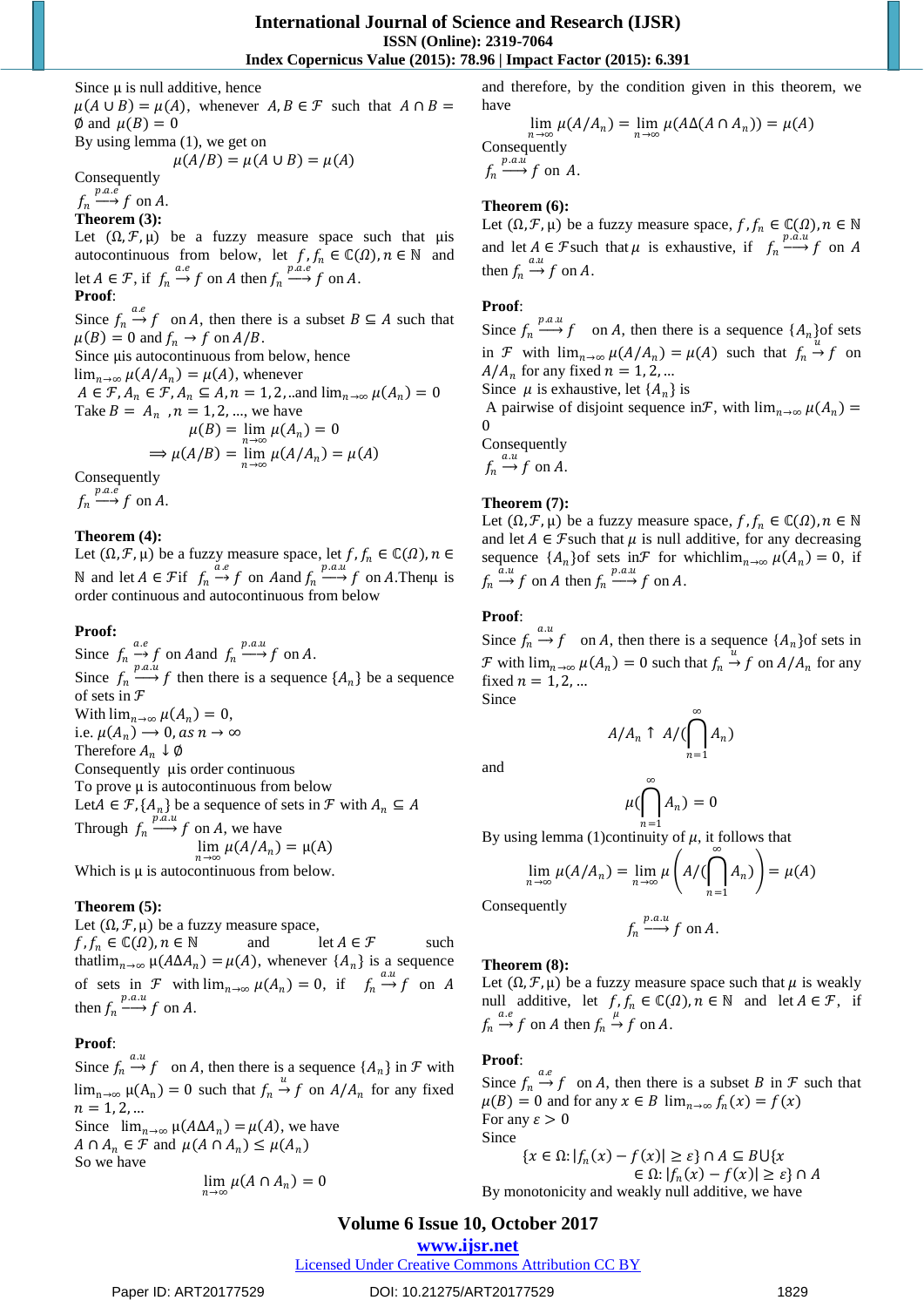$\mu({x \in \Omega: |f_n(x) - f(x)| \ge \varepsilon} \cap A) \to 0 \text{ as } n \to \infty$ Consequently  $f_n \stackrel{\mu}{\rightarrow} f$  on A.

#### **Theorem (9):**

Let  $(\Omega, \mathcal{F}, \mu)$  be a fuzzy measure space such that  $\mu$  is countably weakly null-additive, let  $f, f_n \in \mathbb{C}(\Omega)$ ,  $n \in \mathbb{N}$  and let  $A \in \mathcal{F}$ , if  $f_n \xrightarrow{\tilde{a}.e} f$  on A then

- (1)  $f_n$  is a Cauchy  $a.e.$
- (2) If g is real –valued measurable function and  $f_n \stackrel{a.e}{\rightarrow} g$ then  $f = g a.e.$
- (3) If  $g$  is real –valued measurable function such that  $f =$ g a. ethen  $f_n \stackrel{a.e}{\rightarrow} g$ .
- (4) If  $\{g_n\}$  is a sequence of real –valued measurable functions such that  $f_n = g_n$  a. e for each n then  $g_n \stackrel{a.e}{\rightarrow} f$ .
- (5) If  $g, \{g_n\}$  is a sequence of real –valued measurable function such that

 $f_n = g_n$  a.e for each n and  $f = g$  a.e then  $g_n \stackrel{a.e}{\rightarrow} g$ .

## **Proof**:

(1) Since  $f_n \stackrel{a.e}{\rightarrow} f$  on A, then there is a subset  $B \subseteq A$ such that

 $\mu(B) = 0$  and  $f_n(x) \to f(x)$  for all  $x \in A/B \implies f_n(x)$  is Cauchy sequence for all  $x \in A/B \implies f_n$  is Cauchy a. e.

(2) Since  $f_n \xrightarrow{a.e} f$  on A, then there is a subset  $B \subseteq A$ such that  $\mu(B) = 0$  and  $f_n(x) \rightarrow f(x)$  for all  $x \in A/B$ 

Since  $f_n \xrightarrow{a.e} g$  on A, then there is a subset  $C \subseteq A$ such that  $\mu(C) = 0$  and  $f_n(x) \rightarrow g(x)$  for all  $x \in A/C$ Let  $D = B \cup C$  $\rightarrow \mu(D) = \mu(B \cup C)$ , Whenever  $\mu(B) = 0, \mu(C) = 0$ Since  $\mu$  is countably weakly null-additive, we have

 $\mu(D) = 0$  for any  $x \in A/D$ 

$$
\Rightarrow \lim_{n \to \infty} f_n(x) = f(x), \lim_{n \to \infty} f_n(x) = g(x)
$$
  
So  $f(x) = g(x)$ , for all  $x \notin D$   
 $\Rightarrow f = g \ a, e$ .

(3) Since  $f_n \stackrel{a.e}{\rightarrow} f$  on A, then there is a subset  $B \subseteq A$  such that  $\mu(B) = 0$  and  $f_n(x) \rightarrow f(x)$  for all  $x \in A/B$ Since  $f = g a.e$  then there is a subset  $C \subseteq A$  such that  $\mu(C) = 0$  and  $f(x) = g(x)$  for all  $x \in A/C$ Let  $D = B \cup C$ 

 $\Rightarrow \mu(D) = \mu(B \cup C)$ Since  $\mu$  is countably weakly null-additive, we have  $\mu(D) = 0$  for any  $x \in A/D$ 

$$
\Rightarrow \lim_{n \to \infty} f_n(x) = f(x) = g(x)
$$
  
So  $\lim_{n \to \infty} f_n(x) = g(x)$  for all  $x \notin D$ 

Consequently

$$
f_n \stackrel{a.e}{\rightarrow} g.
$$

(4) Since  $f_n \xrightarrow{a.e} f$  on A, then there is a subset  $B \subseteq A$  such that  $\mu(B) = 0$  and  $f_n \rightarrow f$  on  $A/B$ 

Since  $f_n = g_n a.e$  then there is a sequence  ${B_n}$  such that  $\mu(B_n) = 0$  and

 $f_n(x) = g_n(x)$  for all  $x \notin B_n$ Let

$$
D = B \cup C \cup \left(\bigcup_{n=1}^{\infty} B_n\right)
$$

$$
\Rightarrow \mu(D) = \mu\left( (B \cup C) \cup \left( \bigcup_{n=1}^{\infty} B_n \right) \right)
$$

Since  $\mu$  is countably weakly null-additive, we have  $\mu(D) = 0$  for all  $x \notin D$  $\Rightarrow \lim_{n \to \infty} g_n(x) = \lim_{n \to \infty} f_n(x) = f(x)$  for all  $x \notin D$  $\Rightarrow$   $g_n(x) \rightarrow f(x)$  for all  $x \notin D$ Consequently  $g_n \xrightarrow{a.e} f.$ (5) Since  $f_n \stackrel{a.e}{\rightarrow} f$  on A, then there is a subset  $B \subseteq A$ such that  $\mu(B) = 0$  and  $f_n(x) \rightarrow f(x)$  for all  $x \notin B$ 

Since  $f_n = g_n a.e$  for each *n* then there is  $B_n \subseteq A$  such that  $\mu(B_n) = 0$  for all n and  $f_n(x) = g_n(x)$  for all  $x \notin B_n$ Since  $f = g a.e$ , then there is a subset  $C \subseteq A$  such that  $\mu(C) = 0$  and

 $f(x) = g(x)$  for all  $x \notin C$ Let

$$
D = B \cup C \cup \left(\bigcup_{n=1}^{\infty} B_n\right)
$$

$$
\Rightarrow \mu(D) = \mu \left(B \cup C \cup \left(\bigcup_{n=1}^{\infty} B_n\right)\right)
$$

Since  $\mu$  is countably weakly null-additive, we have  $\mu(D) = 0$  for all  $x \notin D$ 

∴  $\lim_{n\to\infty} g_n(x) = \lim_{n\to\infty} f_n(x) = f(x) = g(x)$  for all  $x \notin D$  $\Rightarrow$   $g_n(x) \rightarrow g(x)$  for all  $x \notin D$ Consequently  $a.e$  $g_n \rightarrow g$ .

# **Theorem (10):**

Let  $(\Omega, \mathcal{F}, \mu)$  be a fuzzy measure space such that  $\mu$  is countably weakly null-additive, let  $f_n, g_n, f, g \in \mathbb{C}(\Omega)$ ,  $n \in$ N and let  $A \in \mathcal{F}$ ,  $C \in \mathbb{R}$  if  $f_n \stackrel{a.e}{\rightarrow} f$  and  $g_n \stackrel{a.e}{\rightarrow} g$  on A then

(1) 
$$
c \cdot f_n \rightarrow c \cdot f
$$
.  
\n(2)  $f_n + g_n \rightarrow f + g$ .  
\n(3)  $|f_n| \rightarrow |f|$ .  
\n(4) If  $f_n = g_n$  a.e for all n, then  
\n $f = g$  a.e.

#### **Proof**:

(1) Since  $f_n \stackrel{a.e}{\rightarrow} f$ , then there is a subset  $B \subseteq A$  such that  $\mu(B) = 0$  and  $f_n(x) \to f(x)$  for all  $x \in A/B$  then  $c.f_n(x) \rightarrow c.f(x)$  all  $x \in A/B$  $\Rightarrow$  c.f<sub>n</sub>  $\stackrel{a.e}{\rightarrow}$  c.f.

(2) Since  $f_n \xrightarrow{a.e} f$  on A, then there is a subset  $B \subseteq A$ such that  $\mu(B) = 0$  and  $f_n(x) \rightarrow f(x)$  for all  $x \in A/B$ Since  $g_n \stackrel{a.e}{\rightarrow} g$  on A, then there is a subset  $C \subseteq A$  such that

 $\mu(C) = 0$  and  $g_n(x) \rightarrow g(x)$  for all  $x \in A/C$ Let  $D = B \cup C$ 

$$
\Rightarrow \mu(D) = \mu(B \cup C)
$$
  
Since  $\mu$  is countably weakly null-additive, we have  
 $\mu(D) = 0$  for any  $x \in A/D$   
 $\Rightarrow f_n(x) \rightarrow f(x)$  and  $g_n(x) \rightarrow g(x)$  for all  $x \notin D$   
So  $f_n(x) + g_n(x) \rightarrow f(x) + g(x)$ , for all  $x \notin D$   
 $\Rightarrow f_n + g_n \rightarrow f + g$ .

(3) Since  $f_n \stackrel{a.e}{\rightarrow} f$  on A, then there is a subset  $B \subseteq A$ 

# **Volume 6 Issue 10, October 2017**

# **<www.ijsr.net>**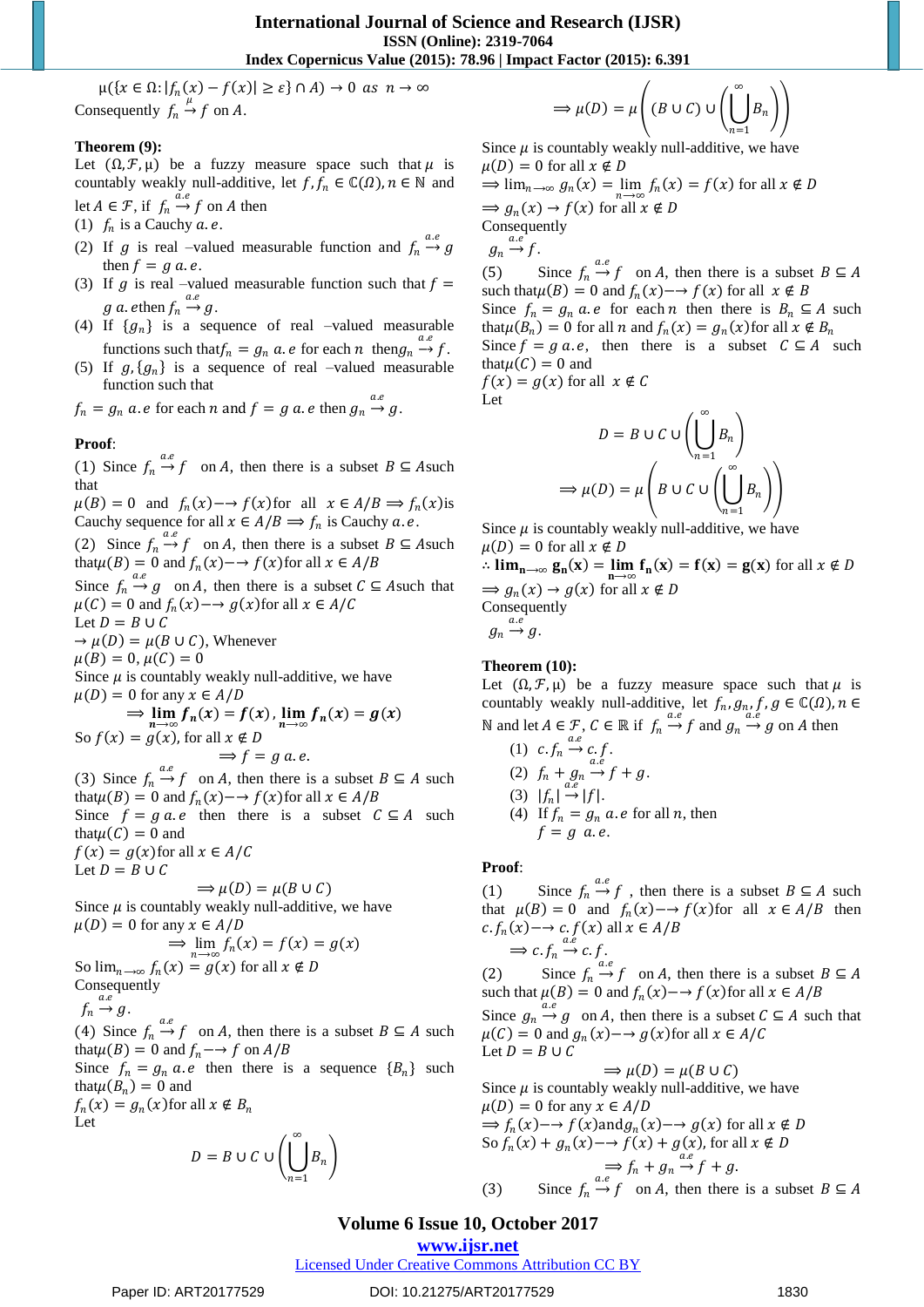such that  $\mu(B) = 0$  and  $f_n(x) \rightarrow f(x)$  for all  $x \in A/B$  $\Rightarrow |f_n(x)| \rightarrow |f(x)|$  for all  $x \in A/B$ ∴  $|f_n| \stackrel{a.e}{\rightarrow} |f|$ . (4) Since  $f_n \stackrel{a.e}{\rightarrow} f$  on A, then there is a subset  $B \subseteq A$ 

such that  $\mu(B) = 0$  and  $f_n(x) \rightarrow f(x)$  for all  $x \in A/B$ 

Since  $g_n \xrightarrow{a.e} g$  on A, then there is a subset  $C \subseteq A$  such that  $\mu(C) = 0$  and

 $g_n(x) \rightarrow g(x)$  for all  $x \in A/C$ 

Since  $f_n = g_n$  a. *e* for each *n* then there is a sequence  ${B_n}$ such that

 $\mu(B_n) = 0$ And $f_n(x) = g_n(x)$ for all  $x \notin B_n$ Let ∞

$$
D = B \cup C \cup \left(\bigcup_{n=1}^{n} B_n\right)
$$

$$
\Rightarrow \mu(D) = \mu \left(B \cup C \cup \left(\bigcup_{n=1}^{\infty} B_n\right)\right)
$$

Since  $\mu$  is countably weakly null-additive, we have  $\mu(D) = 0$ For all  $x \notin D$ 

 $\therefore f(x) = \lim_{n \to \infty} f_n(x)$ and  $\lim_{n\to\infty} f_n(x) = \lim_{n\to\infty} g_n(x) = g(x)$  *For all*  $x \notin D$  $\Rightarrow$   $f(x) = g(x)$ For all  $x \notin D$ Consequently  $f = g a.e.$ 

## **Theorem (11):**

Let  $(\Omega, \mathcal{F}, \mu)$  be a fuzzy measure space such that  $\mu$  is countably weakly null-additive, let  $f_n, g_n, f, g \in \mathbb{C}(\Omega)$ ,  $n \in$ N and let  $A \in \mathcal{F}$ ,  $C \in \mathbb{R}$  if  $f_n \stackrel{a.e}{\rightarrow} f$  and

- (1) If  $f_n \geq 0$  a. e then  $f \geq 0$  a. e.
- (2) If  $f_n \leq g$  *a.e* for each *n* then  $f \leq g \ a \ e \ .$

(3) If  $|f_n| \le |g|$  *a.e* then  $|f| \leq |g|$  a.e.

- (4) If  $f_n \le f_{n+1}$  a. e for each n, then  $f_n \uparrow f$  a. e.
- (5) If  $f_n \xrightarrow{a.e} f$ ,  $g_n \xrightarrow{a.e} g$  and
- $f_n = g_n a.e, f_n \ge 0$  a. e Then  $f \ge 0$  a. e and  $g \ge 0$  a. e.

#### **Proof:**

Since  $f_n \stackrel{a.e}{\rightarrow} f$ , then there is  $B \subseteq \Omega$  such that  $\mu(B) = 0$ and  $f_n(x) \to f(x)$  for all  $x \notin B$ 

Since  $f_n \geq 0$  *a. e* for each *n*, then there is  $B_n \subseteq \Omega$ such that  $\mu(B_n) = 0$ And $f_n(x) \ge 0$  for all  $x \notin B_n$ Let

$$
D = B \cup \left(\bigcup_{n=1}^{\infty} B_n\right)
$$

$$
\Rightarrow \mu(D) = \mu \left(B \cup \left(\bigcup_{n=1}^{\infty} B_n\right)\right)
$$

Since  $\mu$  is countably weakly null-additive, we have  $\mu(D) = 0$  for all  $x \notin D$ 

 $\Rightarrow$   $f(x) = \lim_{n \to \infty} f_n(x) \ge 0$ For all  $x \notin D$ Therefor

$$
f\geq 0\ a.e.
$$

(2) Since  $f_n \leq g$  a.e  $\Rightarrow$  g -  $f_n \geq 0$  a.e, Since  $f_n \xrightarrow{a.e} f$ 

$$
\Rightarrow g - f_n \xrightarrow{a.e} g - f
$$
  
By (1)  $g - f \ge 0$  a.e  

$$
\Rightarrow f \le g \text{ a.e}
$$

(3) Since  $f_n \stackrel{a.e}{\rightarrow} f$ , from theorem (10), we have  $|f_n|$  $\stackrel{a.e}{\rightarrow} |f|$ 

Since 
$$
|f_n| \le |g|
$$
 *a.e* by (2), we get on  
 $|f| < |g|$  *a.e*

 $|f| \leq |g|$  a.e (4) Since  $f_n \le f_{n+1}$  *a.e* for each *n*, then there is  $A_n \subset \Omega$  such that  $\mu(A_n) = 0$  and  $f_n(x) \le f_{n+1}(x)$  for all  $x \notin A_n$ Let

$$
D = B \cup \left(\bigcup_{n=1}^{\infty} A_n \right)
$$

$$
\implies \mu(D) = \mu \left(B \cup \left(\bigcup_{n=1}^{\infty} A_n \right)\right)
$$

Since  $\mu$  is countably weakly null-additive, we have  $\mu(D) = 0$ For all  $x \notin D$ 

Implies  $f_n(x) \uparrow f(x)$  and  $f_n(x) \rightarrow f(x)$ Hence

$$
f_n \uparrow f \ a.e.
$$
\nSince  $f_n \xrightarrow{a.e} f, g_n \xrightarrow{a.e} g$  and

 $f_n = g_n a.e$ , then by (4) from theorem (10), we get on  $f = g a.e$ 

Since  $f_n \geq 0$  *a.e* then by (1)

$$
\Rightarrow
$$
  $f \ge 0$  *a.e* and  $g \ge 0$  *a.e*

#### **Theorem (12):**

 $(5)$ 

Let  $(\Omega, \mathcal{F}, \mu)$  be a fuzzy measure space such that  $\mu$  is countably weakly null-additive and continuous from below at A, let  $f, f_n \in \mathbb{C}(\Omega)$ ,  $n \in \mathbb{N}$  and let  $A \in \mathcal{F}$ , if  $f_n \stackrel{a.u}{\rightarrow} f$  then

.

(1) If 
$$
f_n \xrightarrow{a.u} g
$$
 then  $f = g a.e.$ 

(2) If 
$$
f = g \ a
$$
. e then  $f_n \stackrel{d}{\rightarrow} g$ .

(3) If 
$$
f_n = g_n a
$$
. e for each n then  $g_n \xrightarrow{a.a} f$ .

(4) If 
$$
f_n = g_n a.e
$$
 for each *n* and

$$
f = g \ a \ e \text{Then } g_n \stackrel{\text{d.i.d.}}{\rightarrow} g
$$

**Proof**:

Take

Let

(1) Since  $f_n \stackrel{a.u}{\rightarrow} f$ , then there is a sequence of sets  $\{A_n\}$ in *F* with  $\lim_{n\to\infty} \mu(A_n) = 0$  such that  $f_n \stackrel{u}{\to} f$  on  $A/A_n$  for any fixed  $n = 1, 2, \dots$ 

Since  $f_n \stackrel{a.u}{\rightarrow} g$ , then there is sequence of sets  $\{B_n\}$  in  $\mathcal F$ with**lim**<sub>n→∞</sub>  $\mu(B_n) = 0$  such that  $f_n \stackrel{u}{\rightarrow} f$  on  $A/B_n$  for any fixed  $n = 1, 2, \dots$ 

Since  $\mu$  is continuous from below at A, we have

$$
A = \bigcup_{n=1}^{\infty} A_n \cdot \mu(A) = \lim_{n \to \infty} \mu(A_n)
$$

$$
B = \bigcup_{n=1}^{\infty} B_n
$$
  
\n
$$
\Rightarrow \mu(B) = \lim_{n \to \infty} \mu(B_n)
$$
  
\n
$$
\therefore \mu(A) = \mu(B) = 0
$$

$$
D = (\bigcup_{n=1}^{\infty} A_n) \cup (\bigcup_{n=1}^{\infty} B_n)
$$
  
\n
$$
\Rightarrow D = (A \cup B)
$$
  
\n
$$
\Rightarrow \mu(D) = \mu(A \cup B)
$$

## **Volume 6 Issue 10, October 2017**

**<www.ijsr.net>**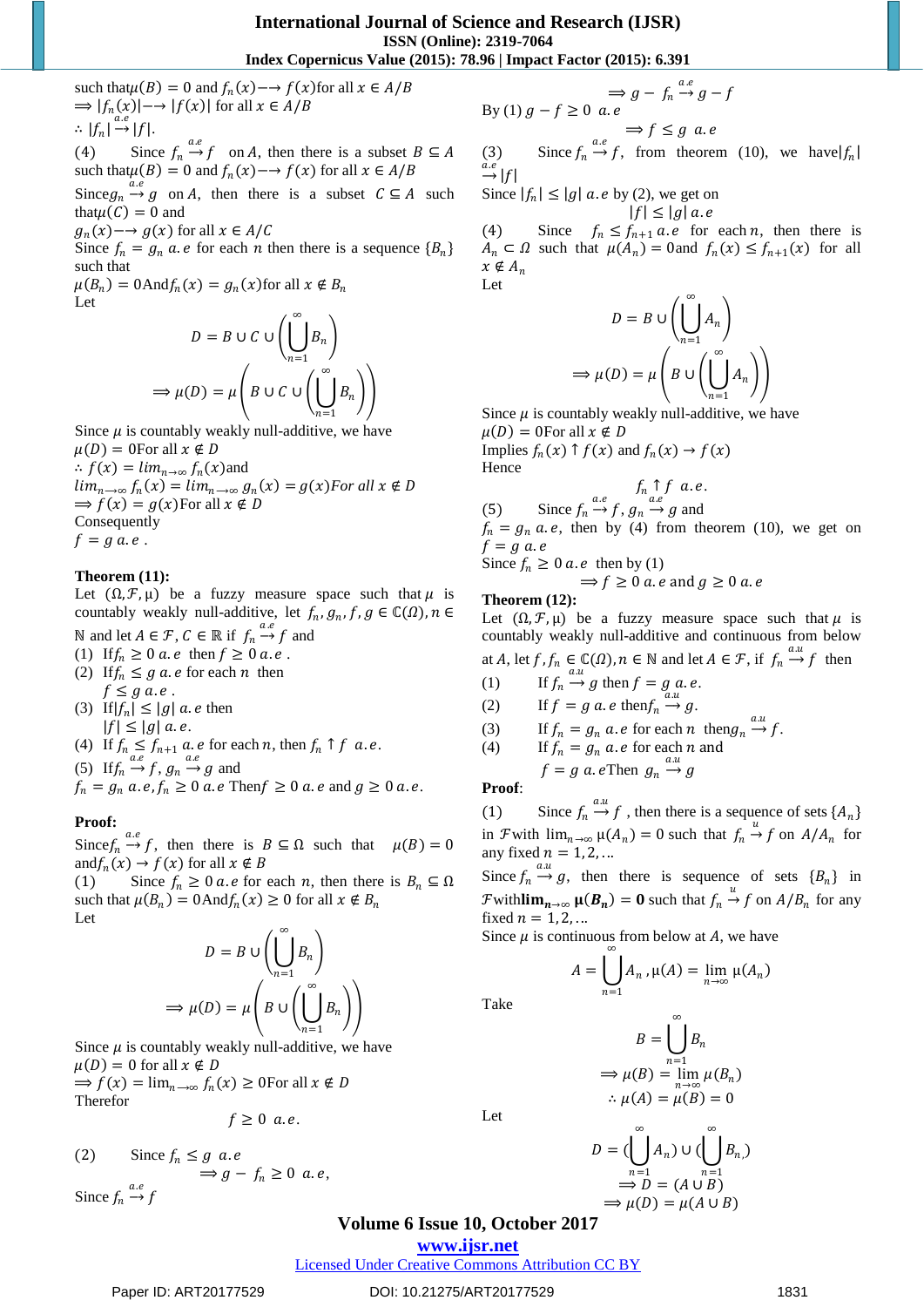Since  $\mu$  is countably weakly null-additive, we have  $\mu(D) = 0$ Forall  $x \notin D$ , and  $f_n(x) \to f(x)$ ,  $f_n(x) \to g(x)$  uniformly for any  $x \notin D$ Since  $\mu(D) = 0$  for all  $x \notin D$  $\Rightarrow$   $f(x) = g(x)$  for any  $x \notin D$  $\therefore f = g a e$ . (2) Since  $f_n \stackrel{a.u}{\rightarrow} f$ , then there is a sequence of sets  $\{A_n\}$ in *F* with  $\lim_{n\to\infty} \mu(A_n) = 0$  such that  $f_n \stackrel{u}{\to} f$  on  $A/A_n$  for any fixed  $n = 1, 2, \ldots$ I.e.  $f_n(x) \rightarrow f(x)$  uniformly for any  $x \in A/A_n$ . Since  $f = g a.e$ , then there is subset  $B \subseteq A$  such

that  $\mu(B) = 0$  and  $f(x) = g(x)$  for all  $x \in A/B$ Let

$$
B_n = \emptyset, \text{ For all } n \ge 2
$$
  
\n
$$
B_1 = B, B_2 = \emptyset, B_3 = \emptyset, ...
$$
  
\n
$$
\bigcup_{n=1}^{\infty} B_n = B
$$
  
\n
$$
\Rightarrow \mu(B) = \mu \left( \bigcup_{n=1}^{\infty} B_n \right)
$$
  
\n
$$
\therefore \mu \left( \bigcup_{n=1}^{\infty} B_n \right) = 0
$$

Let

Let

$$
D_n = \left(\bigcup_{n=1}^{\infty} A_n\right) \cup \left(\bigcup_{n=1}^{\infty} B_n\right)
$$

Where  $\{D_n\}$  be a sequence of sets in  $\mathcal{F}$ 

 $\lim_{n\to\infty}\mu(D_n)=\mu\Big(\big(\bigcup A_n\big)\cup\big(\bigcup B_n\Big)$  $n=1$ )  $n=1$  $\overline{\phantom{a}}$ 

Since  $\mu$  is continuous from below at A, we have ∞

$$
A = \bigcup_{n=1} A_n, \mu(A) = \lim_{n \to \infty} \mu(A_n)
$$
  

$$
\mu(A) = 0
$$
  

$$
\Rightarrow \mu(A) = \mu(\bigcup_{n=1}^{\infty} A_n)
$$
  

$$
\Rightarrow \mu\left(\bigcup_{n=1}^{\infty} A_n\right) = 0
$$
  

$$
\Rightarrow \lim_{n \to \infty} \mu(D_n) = \mu(A \cup B)
$$

Since  $\mu$  is countably weakly null-additive, we have  $\lim_{n\to\infty} \mu(D_n) = 0$  for any  $x \notin D_n$  $f_n(x)$  – →  $f(x) = g(x)$  Uniformly for any  $x \notin D_n$ Therefore  $a.u$ 

$$
f_n \stackrel{a.u}{\rightarrow} g.
$$

(3) Since  $f_n \stackrel{a.u}{\rightarrow} f$ , then there is a sequence of sets  $\{A_n\}$ in *F* with  $\lim_{n\to\infty} \mu(A_n) = 0$  such that  $f_n \stackrel{u}{\to} f$  on  $A/A_n$  for any fixed  $n = 1, 2, \ldots$ 

I.e.  $f_n(x) \to f(x)$  uniformly for any  $x \in A/A_n$ Since  $f_n = g_n a$ . *e* for each *n*, then there is a sequence  ${B_n}$ in  $\mathcal F$  such that  $\mu(B_n) = 0$ And $f_n(x) = g_n(x)$ for all  $x \in A/B_n$ 

$$
D_n=(\bigcup_{n=1}^\infty A_n)\cup(\bigcup_{n=1}^\infty B_n)
$$

Where  $\{D_n\}$  be a sequence of sets in  $\mathcal{F}$ 

$$
\lim_{n \to \infty} \mu(D_n) = \mu\left( (\bigcup_{n=1}^{\infty} A_n) \cup (\bigcup_{n=1}^{\infty} B_n) \right)
$$

Since  $\mu$  is continuous from below at A, we have ∞

$$
A = \bigcup_{n=1} A_n \text{ and } \mu(A) = \lim_{n \to \infty} \mu(A_n)
$$

$$
\implies \mu(A) = \mu(\bigcup_{n=1}^{\infty} A_n) = 0
$$

Since  $\mu$  is countably weakly null-additive, we have

$$
\mu(B_n) = 0, \text{ for all } n \ge 1
$$

$$
\Rightarrow \mu\left(\bigcup_{n=1}^{\infty} B_n\right) = 0
$$

$$
\lim_{n \to \infty} \mu(D_n) = \mu\left(\left(\bigcup_{n=1}^{\infty} A_n\right) \cup \left(\bigcup_{n=1}^{\infty} B_n\right)\right)
$$

Since  $\mu$  is countably weakly null-additive, we have  $\lim_{n\to\infty} \mu(D_n) = 0$ For any  $x \notin D_n$ 

 $g_n(x) = f_n(x) \rightarrow f(x)$  Uniformly for any  $x \notin D_n$ Therefore

$$
\implies g_n \stackrel{a.u}{\to} f
$$

(4) Since  $f_n \stackrel{a.u}{\rightarrow} f$ , then there is a sequence of sets  $\{A_n\}$ in *F* with  $\lim_{n\to\infty} \mu(A_n) = 0$  such that  $f_n \stackrel{u}{\to} f$  on  $A/A_n$  for any fixed  $n = 1, 2, \dots$ 

I.e.  $f_n(x)$  →  $f(x)$  uniformly for any  $x \in A/A_n$ Since  $f_n = g_n a$ . *e* for each *n*, then there is a sequence  ${B_n}$ in  $\mathcal F$  such that  $\mu(B_n) = 0$ For each *n* and

 $f_n(x) = g_n(x)$  for all  $x \in A/B_n$ 

Since  $f = g a$ . *e*, then there is  $C \subseteq A$  such that  $\mu(C) = 0$  and  $f(x) = g(x)$  For all  $x \in A/C$ 

Let 
$$
C_n = \emptyset
$$
, for all  $n \ge 2$   
\n $C_1 = C$ ,  $C_2 = \emptyset$ ,  $C_3 = \emptyset$ , ...  
\n
$$
\bigcup_{n=1}^{\infty} C_n = C
$$
\n
$$
\Rightarrow \mu(\bigcup_{n=1}^{\infty} C_n) = \mu(C)
$$
\n
$$
\therefore \mu(\bigcup_{n=1}^{\infty} C_n) = 0
$$

Let

$$
D_n = \left(\bigcup_{n=1}^{\infty} A_n\right) \cup \left(\bigcup_{n=1}^{\infty} C_n\right) \cup \left(\bigcup_{n=1}^{\infty} B_n\right)
$$

Where 
$$
{D_n}
$$
 be a sequence of sets in  $F$ 

$$
\lim_{n \to \infty} \mu(D_n) = \mu\left( (\bigcup_{n=1}^{\infty} A_n) \cup (\bigcup_{n=1}^{\infty} C_n) \cup (\bigcup_{n=1}^{\infty} B_n) \right)
$$
  
Since u is continuous from below at A, we have

Since 
$$
\mu
$$
 is continuous from below at *A*, we have

$$
\bigcup_{n=1} A_n = A, \mu(A) = \lim_{n \to \infty} \mu(A_n)
$$

$$
\implies \mu(\bigcup_{n=1}^{\infty} A_n) = \mu(A)
$$

# **Volume 6 Issue 10, October 2017**

**<www.ijsr.net>**

[Licensed Under Creative Commons Attribution CC BY](http://creativecommons.org/licenses/by/4.0/)

#### Paper ID: ART20177529 DOI: 10.21275/ART20177529 1832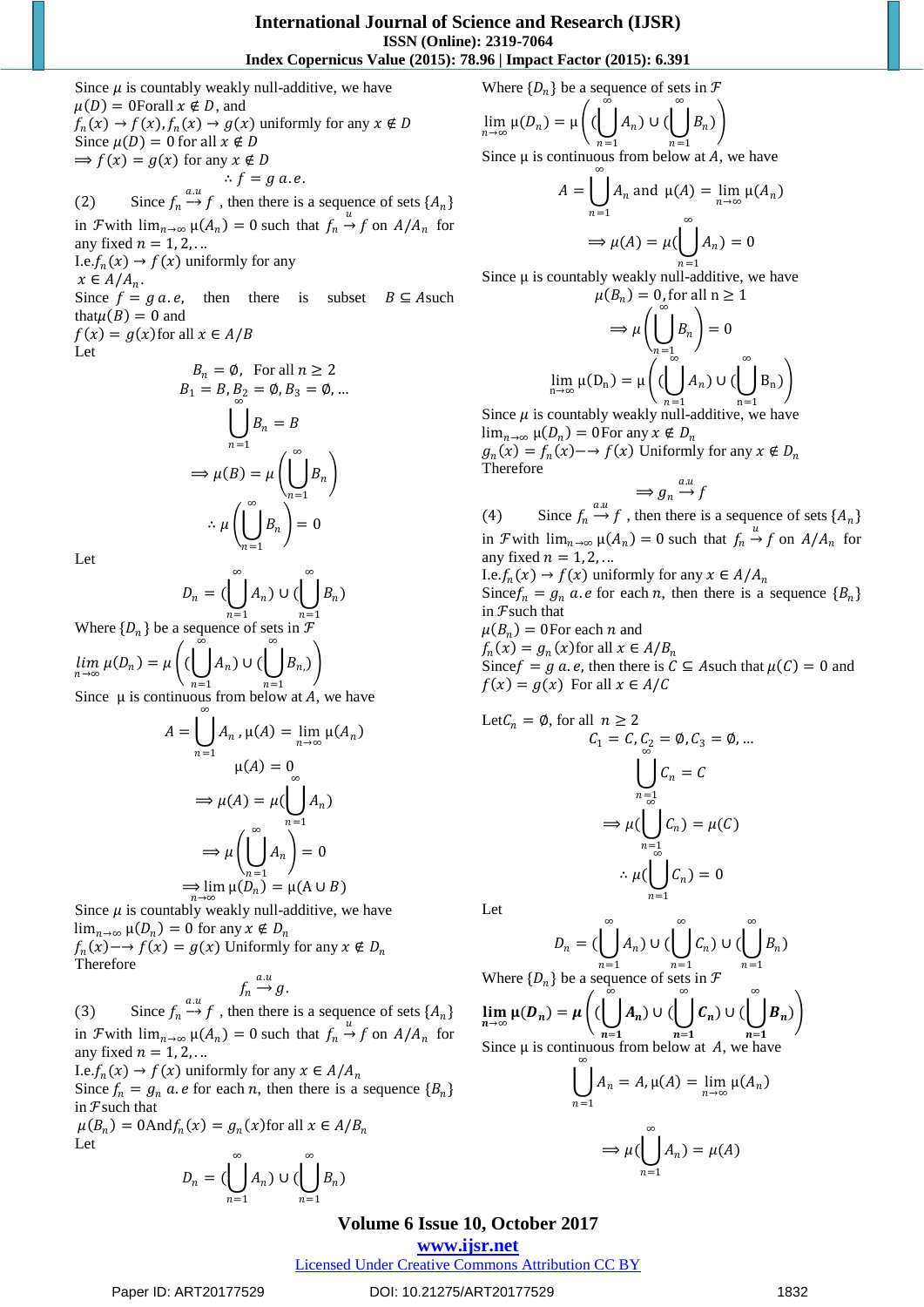$$
\therefore \mu(\bigcup_{n=1} A_n) = 0
$$

∞

Also μcountably weakly null-additive, this mean

$$
\mu(B_n) = 0, \text{ for all } n \ge 1
$$

$$
\implies \mu\left(\bigcup_{n=1}^{\infty} B_n\right) = 0
$$

$$
\therefore \lim_{n \to \infty} \mu(D_n) = \mu\left(A \cup C \cup \left(\bigcup_{n=1}^{\infty} B_n\right)\right)
$$
Since is is

 $\Rightarrow \lim_{n \to \infty} \mu(D_n) = 0$ For any  $x \notin D_n$ , and  $g_n(x) = f_n(x) - f(x) = g(x)$  Uniformly for any  $x \notin D_n$ 

Therefore

 $g_n(x) \rightarrow g(x)$  Uniformly for any  $x \notin D_n$  $\Rightarrow$   $g_n \stackrel{a.i}{\rightarrow} g.$ 

#### **Theorem (13):**

Let  $(\Omega, \mathcal{F}, \mu)$  be a fuzzy measure space such that  $\mu$  is countably weakly null-additive and continuous from below at A, let  $f_n, g_n, f, g \in \mathbb{C}(\Omega)$ ,  $n \in \mathbb{N}$  and let  $A \in \mathcal{F}, C \in \mathbb{R}$  if  $f_n$ 

$$
f_n \to f \text{ and } g_n \to g \text{ then}
$$
  
\n(1)  $c \cdot f_n \to c \cdot f$ .  
\n(2)  $f_n + g_n \to f + g$ .  
\n(3)  $|f_n| \to |f|$ .

**Proof**:

(1) Since  $f_n \stackrel{a.u}{\rightarrow} f$ , then there is a sequence of sets  $\{A_n\}$ in *F* with  $\lim_{n\to\infty} \mu(A_n) = 0$  such that  $f_n \stackrel{u}{\to} f$  on  $A/A_n$  for any fixed  $n = 1, 2, \dots$ 

I.e.f<sub>n</sub> $(x) \rightarrow f(x)$  uniformly for any  $x \in A/A_n$  $\Rightarrow$  c.f<sub>n</sub>  $\rightarrow$  c.f.

(2) Since  $f_n \xrightarrow{a.u} f$ , then there is a sequence of sets  ${A_n}$  in  $\mathcal F$  with

 $\lim_{n\to\infty} \mu(A_n) = 0$  Such that  $f_n \stackrel{u}{\to} f$  on  $A/A_n$  for any fixed  $n = 1, 2, ...$ 

I.e.f<sub>n</sub> $(x) \rightarrow f(x)$  uniformly for any  $x \in A/A_n$ 

Since  $g_n \to g$ , then there is a of sets  $\{B_n\}$  in Fwith  $\lim_{n\to\infty} \mu(B_n) = 0$  such that  $g_n \stackrel{u}{\to} g$  on  $A/B_n$  for any fixed  $n = 1, 2, \ldots$ 

I.e. $g_n(x) \to g(x)$  uniformly for any  $x \in A/B_n$ Let

$$
D_n = \bigcup_{n=1}^{\infty} A_n \big) \cup \bigcup_{n=1}^{\infty} B_n \big)
$$

Where  $\{D_n\}$  be a sequence of sets in  $\mathcal{F}$ 

$$
\Rightarrow \lim_{n \to \infty} \mu(D_n) = \mu\left( (\bigcup_{n=1}^{\infty} A_n) \cup (\bigcup_{n=1}^{\infty} B_n) \right)
$$

Since  $\mu$  is continuous from below at A, we have ∞

$$
\bigcup_{n=1} A_n = A, \mu(A) = \lim_{n \to \infty} \mu(A_n)
$$

$$
\therefore \mu\left(\bigcup_{n=1}^{\infty} A_n\right) = 0
$$

$$
\mu(\bigcup_{n=1}^{\infty} B_n) = \lim_{n \to \infty} \mu(B_n) = 0
$$
  

$$
\Rightarrow \lim_{n \to \infty} \mu(D_n) = \mu\left(A \cup (\bigcup_{n=1}^{\infty} B_n)\right)
$$

Since is μcountably weakly null-additive

 $\Rightarrow \lim_{n \to \infty} \mu(D_n) = 0$ For any  $x \notin D_n$ 

And  $f_n(x) \to f(x)$ ,  $g_n(x) \to g(x)$  uniformly for all  $x \notin D_n$ 

So 
$$
f_n(x) + g_n(x) \to f(x) + g(x)
$$
 uniformly for all  $x \notin D_n$   
\n
$$
\Rightarrow f_n + g_n \to f + g.
$$

(3) Since  $f_n \stackrel{a.u}{\rightarrow} f$ , then there is a sequence of sets  $\{A_n\}$ in *F* with  $\lim_{n\to\infty} \mu(A_n) = 0$  such that  $f_n \stackrel{u}{\to} f$  on  $A/A_n$  for any fixed  $n = 1, 2, \ldots$ 

I.e.  $f_n(x) \to f(x)$  uniformly for any  $x \in A/A_n$ So  $|f_n(x)| \rightarrow |f(x)|$  uniformly for any  $x \in A/A_n$  $\therefore$   $|f_n| \stackrel{a.u}{\rightarrow} |f|.$ 

#### **Theorem (14):**

Let  $(\Omega, \mathcal{F}, \mu)$  be a fuzzy measure space, let  $f, f_n \in \mathbb{C}(\Omega)$ ,  $n \in$ N and let *A* ∈ *F* such that  $\mu$  is countably weakly null-additive and continuous from below at A, if  $f_n \stackrel{\mu}{\rightarrow} f$  then

- (1) If  $f_n \stackrel{\mu}{\rightarrow} g$  then  $f = g$  a.e.
- (2) If  $f = g$  a. e then  $f_n \stackrel{\mu}{\rightarrow} g$ .
- (3) If  $f_n = g_n$  *a. e* for all *n*then  $g_n \stackrel{\mu}{\rightarrow} f$ .

**Proof**:

(1) Given any 
$$
\varepsilon > 0
$$
, define  
\n
$$
B = \{x \in \Omega : |f(x) - g(x)| \ge \varepsilon\} \cap A
$$
\n
$$
B_n = \left\{x \in \Omega : |f_n(x) - f(x)| \ge \frac{\varepsilon}{2}\right\} \cap A
$$
\n
$$
C_n = \left\{x \in \Omega : |f_n(x) - g(x)| \ge \frac{\varepsilon}{2}\right\} \cap A
$$

Since

$$
|f(x) - g(x)| \le |f_n(x) - f(x)| + |f_n(x) - g(x)|
$$
  
This implies that

$$
B \subseteq B_n \cup C_n \Rightarrow \mu(B) \le \mu(B_n \cup C_n)
$$
  
Since  $f_n \stackrel{\mu}{\rightarrow} f, f_n \stackrel{\mu}{\rightarrow} g$ 

 $\Rightarrow \mu(B_n) \rightarrow 0, \mu(C_n) \rightarrow 0$  as  $n \rightarrow \infty$ Since  $\mu$  is countably weakly null-additive, we have

$$
\mu(B_n \cup C_n) \to 0 \text{ as } n \to \infty
$$
  
Therefore  $\mu(B) \to 0$  as  $n \to \infty$   
 $N(f - g) = \{x \in \Omega : (f - g)(x) \neq 0\}$ 

$$
= \bigcup_{n=1}^{\infty} \left\{ x \in \Omega : |f(x) - g(x)| \ge \frac{1}{n} \right\} \cap \mathbf{A}
$$
  
\n
$$
\Rightarrow \mu \big( N(f - g) \big) = 0 \Rightarrow f = g \text{ a.e.}
$$

(2) Since  $f = g a.e \implies$  there exists  $B \in F$  with  $\mu(B) = 0$  and  $f(x) \neq g(x)$  for all  $x \in B$  for any  $\varepsilon > 0$ , we have

$$
\{x \in \Omega : |f_n(x) - g(x)| \ge \varepsilon\} \cap A
$$
\n
$$
\subset B \cup (\{x \in \Omega : |f_n(x) - f(x)| \ge \varepsilon\} \cap A)
$$
\n
$$
\therefore \mu(\{x \in \Omega : |f_n(x) - g(x)| \ge \varepsilon\} \cap A)
$$
\n
$$
\le \mu(B \cup (\{x \in \Omega : |f_n(x) - f(x)| \ge \varepsilon\} \cap A)
$$
\nSince  $f_n \xrightarrow{\mu} f$  then  
\n
$$
\mu(\{x \in \Omega : |f_n(x) - f(x)| \ge \varepsilon\} \cap A) = 0, \mu(B) = 0
$$
\nSince  $\mu$  is countably weakly null-additive, we have  
\n
$$
\Rightarrow \mu(\{x \in \Omega : |f_n(x) - g(x)| \ge \varepsilon\} \cap A) \to 0 \text{ as } n \to \infty
$$
\n
$$
\Rightarrow f_n \xrightarrow{\mu} g.
$$

(3) Since  $f_n = g_n$  a.e for all *n*, then there exists  $A_n \in F$ with  $\mu(A_n) = 0$  and  $f_n(x) \neq g_n(x)$  for all  $x \in A_n$ 

# **Volume 6 Issue 10, October 2017**

# **<www.ijsr.net>**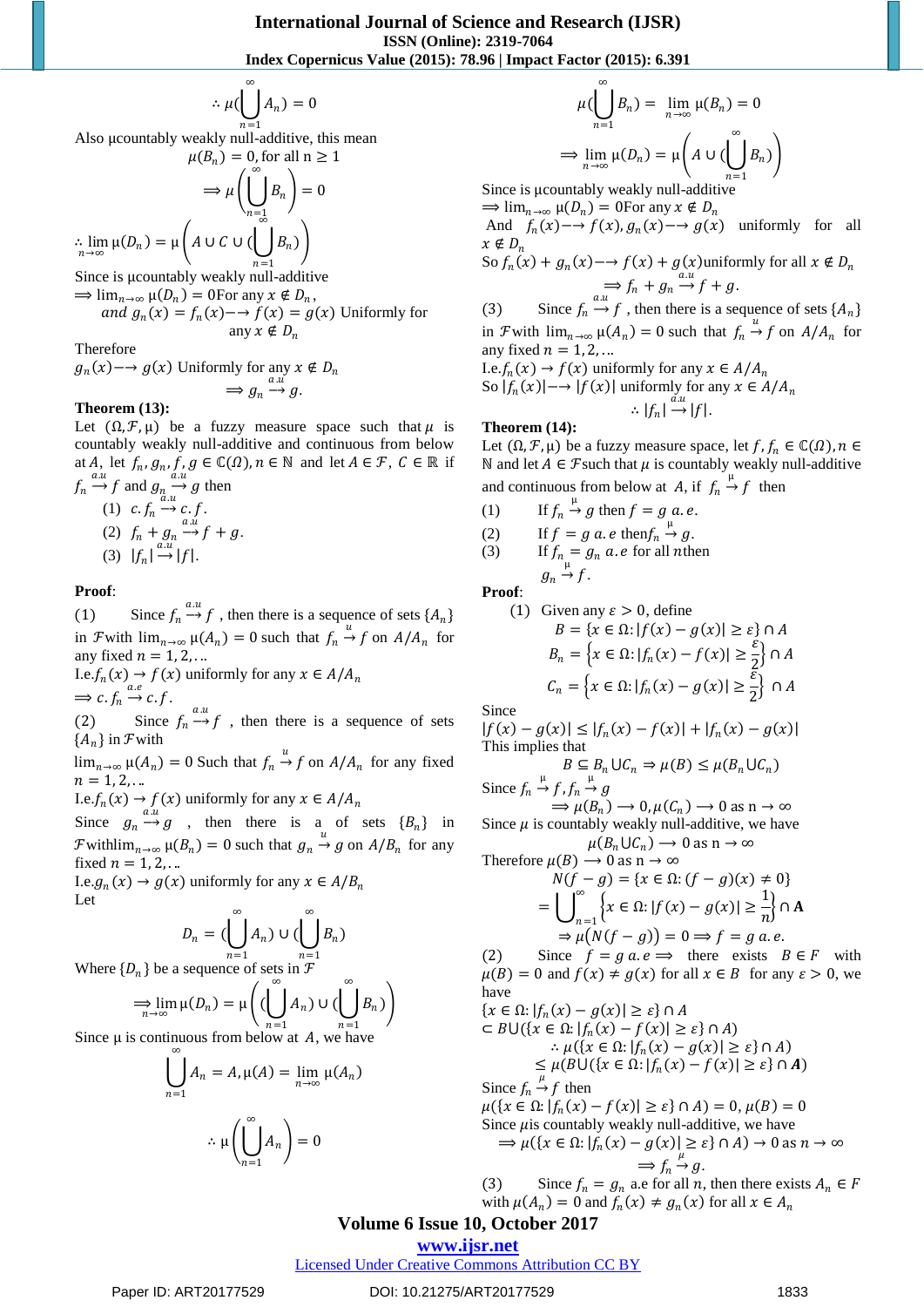Since  $\mu$  iscontinuous from below at A, we have

$$
A = \bigcup_{n=1}^{\infty} A_n \cdot \mu(A) = \lim_{n \to \infty} \mu(A_n)
$$

$$
\implies \mu(A) = \mu\left(\bigcup_{n=1}^{\infty} A_n\right)
$$

Since  $\mu$  is countably weakly null-additive  $\Rightarrow \mu(A) = 0$ , for any  $\varepsilon > 0$ ,

we have  
\n
$$
C = (\{x \in \Omega : |g_n(x) - f(x)| \ge \varepsilon\} \cap B)
$$
\n
$$
C_n = (\{x \in \Omega : |f_n(x) - f(x)| \ge \frac{\varepsilon}{2}\} \cap B)
$$
\n
$$
D_n = (\{x \in \Omega : |g_n(x) - f_n(x)| \ge \frac{\varepsilon}{2}\} \cap B)
$$

Since

$$
|g_n(x) - f(x)| \le |f_n(x) - f(x)| + |g_n(x) - f_n(x)|
$$
  
\n
$$
\Rightarrow C \subseteq C_n \cup D_n \Rightarrow \mu(C) \le \mu(C_n \cup D_n)
$$

Since  $f_n \stackrel{\mu}{\rightarrow} f$ ,  $f_n = g_n$  $\Rightarrow \mu(C_n) \rightarrow 0, \mu(D_n) \rightarrow 0 \text{ as } n \rightarrow \infty$ Since  $\mu$  is countably weakly null-additive, we have

 $\mu(C_n \cup D_n) \longrightarrow 0$  as  $n \rightarrow \infty$ Therefore  $\mu(C) \rightarrow 0$  as  $n \rightarrow \infty$ 

 $\Rightarrow$   $g_n \stackrel{\mu}{\rightarrow} f$ .

# **Theorem (15):**

Let  $(\Omega, \mathcal{F}, \mu)$  be a fuzzy measure space such that  $\mu$  is weakly null-additive, let  $f, f_n \in \mathbb{C}(\Omega)$ ,  $n \in \mathbb{N}$  and let  $A \in \mathcal{F}$ , if  $f_n \stackrel{\mu}{\rightarrow} f$ ,  $g_n \stackrel{\mu}{\rightarrow} gC \in \mathbb{R}$  then

(1) 
$$
c.f_n \stackrel{\mu}{\rightarrow} c.f
$$
  
(2)  $|f_n| \stackrel{\mu}{\rightarrow} |f|$ 

**Proof:** 

(1) This is clear if  $c = 0$ , if  $c \neq 0$ , let  $\varepsilon > 0$ . Since  $f_n \stackrel{\mu}{\rightarrow} f$  and  $({x \in \Omega : |c.f_n(x) - c.f(x)| \ge \varepsilon} \cap A)$ 

$$
= \left( \left\{ x \in \Omega : |f_n(x) - f(x)| \ge \frac{\varepsilon}{|c|} \right\} \cap A \right)
$$

This implies that

$$
\mu({x \in \Omega : |c.f_n(x) - c.f(x)| \ge \varepsilon} \cap A)
$$
  
= 
$$
\mu({x \in \Omega : |f_n(x) - f(x)| \ge \frac{\varepsilon}{|c|}} \cap A) \to 0 \text{ as } n \to \infty
$$
  
So that

So that

 $c.f_n \stackrel{\mu}{\rightarrow} c.f$ 

(2) Since  

$$
||f_n(x)| - |f(x)|| \le |f_n(x) - f(x)|
$$

This implies that

that  
\n
$$
\{x \in \Omega: ||f_n(x)| - |f(x)|| \ge \varepsilon\} \cap A
$$
\n
$$
\subset \{x \in \Omega: |f(x) - f(x)| > \varepsilon\} \cap A
$$

$$
\subseteq \{x \in \Omega : |f_n(x) - f(x)| \ge \varepsilon\} \cap A
$$

Since  $f_n \stackrel{\mu}{\rightarrow} f$  so  $\mu({x \in \Omega : ||f_n(x)|| - |f(x)|| \ge \varepsilon} \cap A) \to 0 \text{ as } n \to \infty$ Therefore

$$
|f_n| \stackrel{\mu}{\rightarrow} |f|.
$$

# **Theorem (16):**

Let  $(\Omega, \mathcal{F}, \mu)$  be a fuzzy measure space such that  $\mu$  is weakly null-additive, let  $f$ ,  $g$ ,  $f_n$ ,  $g_n \in \mathbb{C}(\Omega)$ ,  $n \in \mathbb{N}$  and let  $A \in \mathcal{F}$ , suppose that  $f_n + g_n \to 0$  whenever  $f_n \to 0$  and  $g_n \to 0$ , then μ is autocontinuous from below

# **Proof:**

Let  $\{A_n\}$  be a sequence with  $\lim_{n\to\infty} \mu(A_n) = 0$ , given any  $\varepsilon > 0$ 

Suppose  $\mu$  is not autcontinuous from below Take  $\lim_{n\to\infty} \mu(A \cup A_n) > 0$ There is no loss of generality  $A, A_n \in \mathcal{F}$  and  $A \cap A_n = \emptyset$  $f_n(x) = \begin{cases} 0 & \text{if } x \notin A \\ 1 & \text{if } x \in A \end{cases}$ 1 if  $x \in A$ and  $g_n(x) = \begin{cases} 0 & \text{if } x \notin A_n \\ 1 & \text{if } x \in A \end{cases}$ 1 if  $x \in A_n$ Then  $f_n \stackrel{\mu}{\rightarrow} 0$  and  $g_n \stackrel{\mu}{\rightarrow} 0$ , thus  $f_n + g_n =\begin{cases} 0 & \text{if } x \notin A \cup A_n \\ 1 & \text{if } x \in A \cup A_n \end{cases}$ 1 if  $x \in A \cup A_n$ So  $f_n + g_n \stackrel{\mu}{\rightarrow} 0$ 

$$
\lim_{n \to \infty} \mu(A \cup A_n)
$$
  
= 
$$
\lim_{n \to \infty} \mu({x \in \Omega} : |f_n(x) + g_n(x)| \ge \varepsilon \} \cap A) = 0
$$
  

$$
\implies \lim_{n \to \infty} \mu(A \cup A_n) = 0
$$

Which is contradiction with assumption that  $\lim_{n\to\infty} \mu(A \cup$  $An$   $>0$ Consequently

μ is autocontinuous from below

# **Theorem (17):**

Let  $(\Omega, \mathcal{F}, \mu)$  be a fuzzy measure space such that  $\mu$  is countably weakly null-additive, let  $f$ ,  $g$ ,  $f_n$ ,  $g_n \in \mathbb{C}(\Omega)$ ,  $n \in$ N and let *A* ∈ *F*, suppose that  $f_n + g_n \stackrel{\mu}{\rightarrow} 0$  whenever  $f_n \stackrel{\mu}{\rightarrow} 0$  and  $g_n \stackrel{\mu}{\rightarrow} 0$ , then  $\mu$  is null continuous.

# **Proof:**

Let 
$$
A_1 = \{x \in \Omega : |f_n(x)| \ge \frac{\varepsilon}{2}\} \cap A
$$
  
\n $A_2 = \{x \in \Omega : |g_n(x)| \ge \frac{\varepsilon}{2}\} \cap A$   
\n $A_3 = \{x \in \Omega : |f_n(x) + g_n(x)| \ge \varepsilon\} \cap A$   
\nSince  $f_n \xrightarrow{\mu} 0, g_n \xrightarrow{\mu} 0$  and  $f_n + g_n \xrightarrow{\mu} 0$ , we have  
\n $\therefore \lim_{n \to \infty} (\{x \in \Omega : |f_n(x)| \ge \frac{\varepsilon}{2}\} \cap A) = 0$   
\n $\therefore \lim_{n \to \infty} (\{x \in \Omega : |g_n(x)| \ge \frac{\varepsilon}{2}\} \cap A) = 0$   
\n $\therefore \lim_{n \to \infty} (\{x \in \Omega : |f_n(x) + g_n(x)| \ge \varepsilon\} \cap A) = 0$   
\n $\therefore \mu(A_1) = 0, \mu(A_2) = 0, \mu(A_3) = 0$   
\n $\therefore \mu$  is countably weakly null-additive, for all  $n \ge 1$   
\n $\implies \mu\left(\bigcup_{n=1}^{\infty} A_n\right) = 0$ 

∴  $\mu$  is null-continuous.

# **References**

- [1] Z. Wang and G. J. Klir, "Fuzzy measure theory", Plenum Press, New York, 1992.
- [2] Jun Li, Masami Yasuda, Qingshan Jiang, Hisakichi Suzuki, Zhenyuan Wang "Convergence of sequence of measureable functions on fuzzy measure spaces" Fuzzy Sets and Systems, 87, (1997), 317-323.
- [3] P.R.Halmos, Measure theory (VanNostrand, New York, 1968).
- [4] Jun Li, "order continuous of monotone set function and convergence of measurable functions sequence ", Applied Mathematics and Computation, 135, (2003), 211-218.
- [5] Deli Zhang, Caimei Guo "on the convergence of

# **Volume 6 Issue 10, October 2017**

# **<www.ijsr.net>**